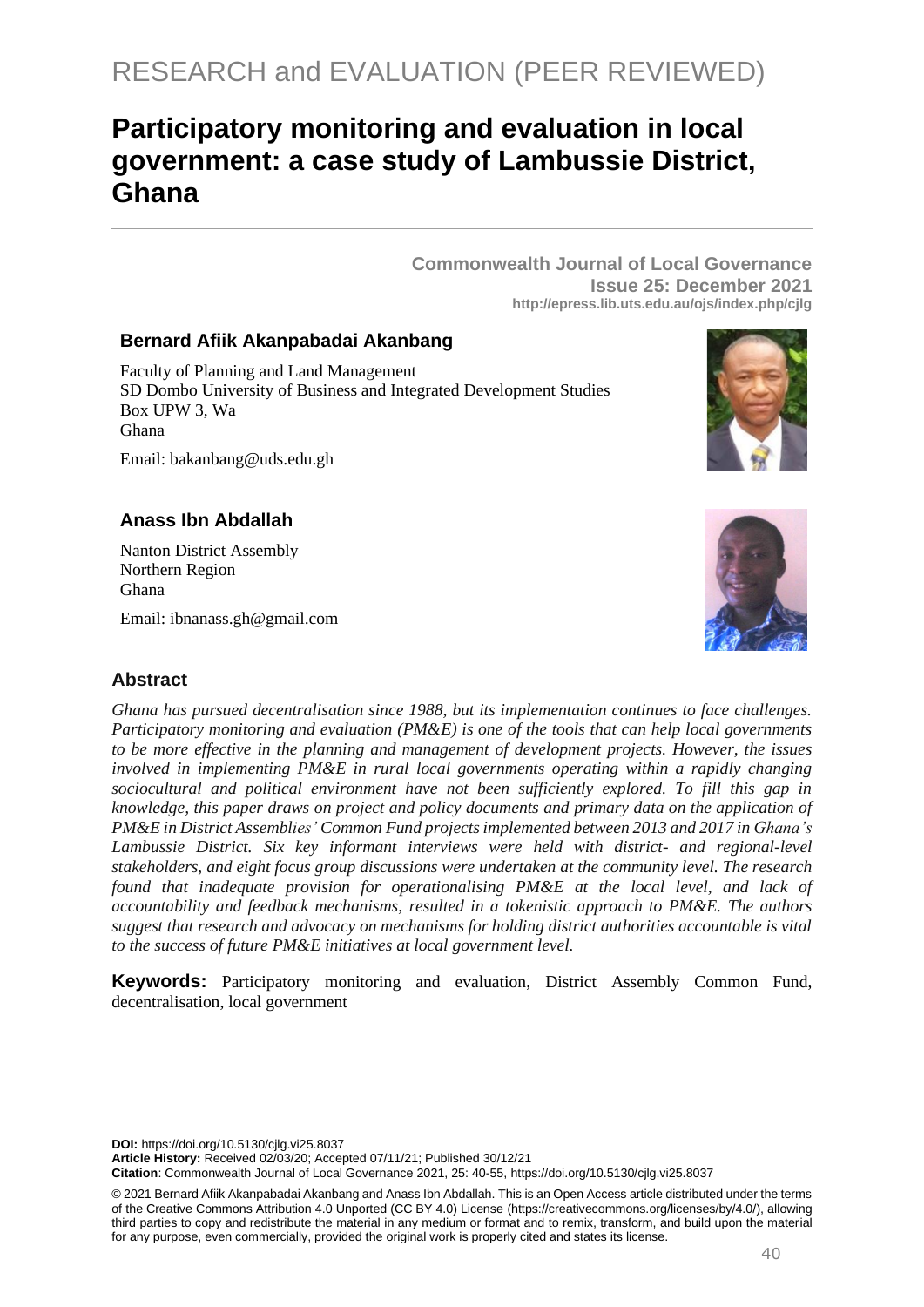#### **Introduction and literature review**

Participatory monitoring and evaluation (PM&E) has gained currency in decentralised local governance in the developing world. The driving forces behind its adoption are its potential to promote community empowerment, learning, accountability and effectiveness in the implementation of development interventions (Vernooy 2003; Akin et al. 2005; Jütting et al. 2005; Woodhill 2005; Göergens and Kusek 2010; Akanbang 2012; Porter and Goldman 2013; Kananura et al. 2017).

PM&E, as conceived by the World Bank (2010) and viewed in this study, is a process through which stakeholders at various levels take part in monitoring and/or evaluating a specific policy, programme or project, and share power and responsibilities over the substance, the procedure and the after-effects of the monitoring and evaluation action as well as any remedial activities required. PM&E is largely based on two perspectives – participation as a means (process of participation) and participation as an end (effect or benefits of participation) (Vernooy 2005). A review of the literature shows that PM&E builds the capacity of local people to analyse, reflect and take action (Estrella et al. 2000; Bartecchi 2016). It strives to be an internal learning process for project implementers and community-level stakeholders; it is flexible and adaptive to local contexts; it encourages stakeholder participation beyond data gathering; and it strengthens people's capacities to take action and promote change (Estrella et al. 2000; Matsiliza 2012; Mascia et al. 2014). It is also adaptable, and quintessentially and methodologically eclectic (Rossman 2015). Nevertheless, for its effective application PM&E needs to be grounded in key standards including preferential involvement of the weak and vulnerable; empowerment and commitment of all stakeholders; open dialogue; and transparency and accountability in the use of resources (World Bank 2009, cited in Muriungi 2015, p. 61; Bartecchi 2016).

The regulatory and institutional framework within which PM&E takes place is one of the key factors affecting its implementation (Oloo 2011; Musomba et al. 2013), and building capacity at the policy, organisational and community level is an integral ingredient for success. Weak institutional capacity and lack of coordination among agencies pose significant challenges (Uitto 2006; Tengan and Aigbavboa 2016). At the same time, PM&E must respond to significant policy changes at global, national and local level that have occurred – notably, in the 21st century, in response to the Millennium and Sustainable Development Goals (MDGs and SDGs). These changes have influenced citizens' access to social services and heightened political consciousness across the developing world. However, the effect of these changes on citizens' participation in the monitoring and evaluation of programmes at the local level has not been given due attention. This paper aims to kick-start such a discourse. Thus, the research question explored in this study is: *What emerging constraints affect the implementation of PM&E in decentralised rural local governments, within a rapidly changing socio-cultural and political environment?*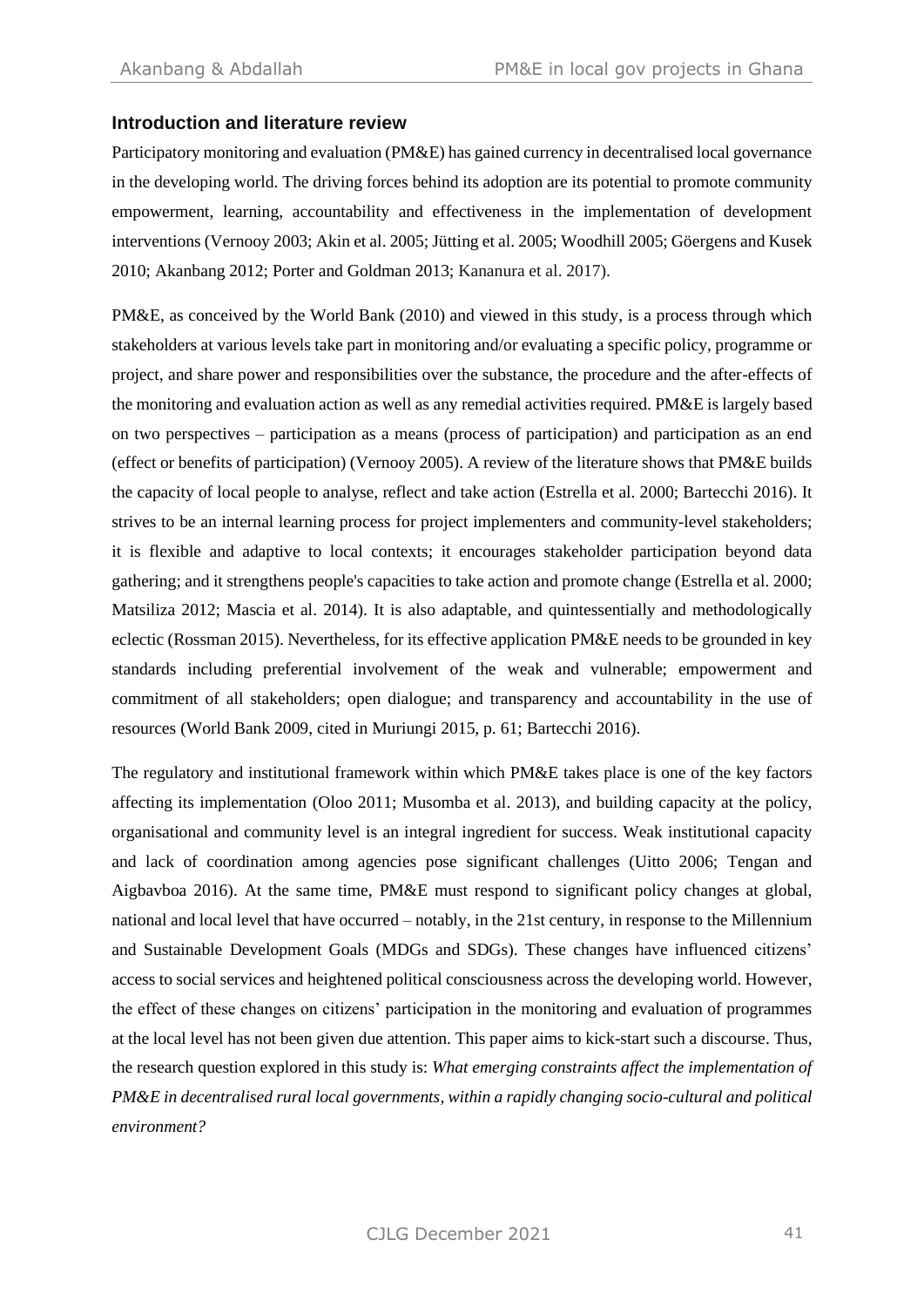The study explores stakeholders' experiences of PM&E with a view to enriching the quality of knowledge and debate about how best to mainstream PM&E in local governance as a catalyst for poverty reduction. As underscored by Harnar and Preskill (2007), there is unanimity on the necessity for stakeholder participation in project and programme evaluation, but how best to implement PM&E in different settings is still unclear especially those with a weak evaluation culture and financial resource base (Estrella et al. 2000; Miller and Campbell 2006). Filling this knowledge gap is very important because, as acknowledged by Boissiere et al. (2014), Garcia and Lescuyer (2008) and Villasenor et al. (2016), not all PM&E activities are effective in enhancing the performance of programmes, or lead to capacity development at the community level.

The focus of this paper is on finding answers to emerging challenges facing effective citizen participation in monitoring and evaluation at the local level. Some research on PM&E to date has explored the benefits of PM&E for local governance (Ahwoi 2008; Naidoo 2011; Sulemana et al. 2018). More recently Akanbang (2021) examined the implications of integrated decentralised monitoring of water and sanitation services at the local level, while Akanbang and Bekyieriya (2020) examined benefits and constraining factors affecting decentralised monitoring of development projects. However, these studies did not closely examine how the PM&E processes actually worked at the grassroots level.

#### **Study context**

Ghana has been implementing a modern decentralised system of governance since 1988. Article 82, Section 1 of the Local Governance Act 2016 (Act 936) establishes three tiers of local government – metropolitan, municipal and district assemblies (MMDAs). As part of the central government's efforts at strengthening fiscal decentralisation, it has been committing at least 7.5% of total annual revenue to an account known as the District Assemblies' Common Fund (DACF). This is shared among all the MMDAs in the country to fund their development functions (Government of Ghana 2016). In recognition of the importance of evaluation of those activities, the National Development Planning Commission (NDPC), the central planning agency in Ghana, adopted PM&E in the early 2000s as the approach for monitoring and evaluation to be followed by all MMDAs (NDPC 2014).

Lambussie District is one of 11 districts in the Upper West Region of Ghana, and was created in 2007. It has a total land area of 811.9 km<sup>2</sup> and shares a boundary with the Republic of Burkina Faso (Lambussie District Assembly 2014). Figure 1 shows the location of the District in its regional and national context. It has an estimated population of 51,654 and is among the three most recent districts to be created in what is the poorest region of Ghana (Ghana Statistical Service 2014). The District is strategically located because of its proximity to Burkina Faso, which can be leveraged to enhance crossborder trade, promote cultural exchange and propel Lambussie's development. It has an agrarian economy with the majority of its populace engaged in subsistence crop and animal husbandry, weaving, shea butter extraction and trading activities. It is one of the most deprived districts in the region and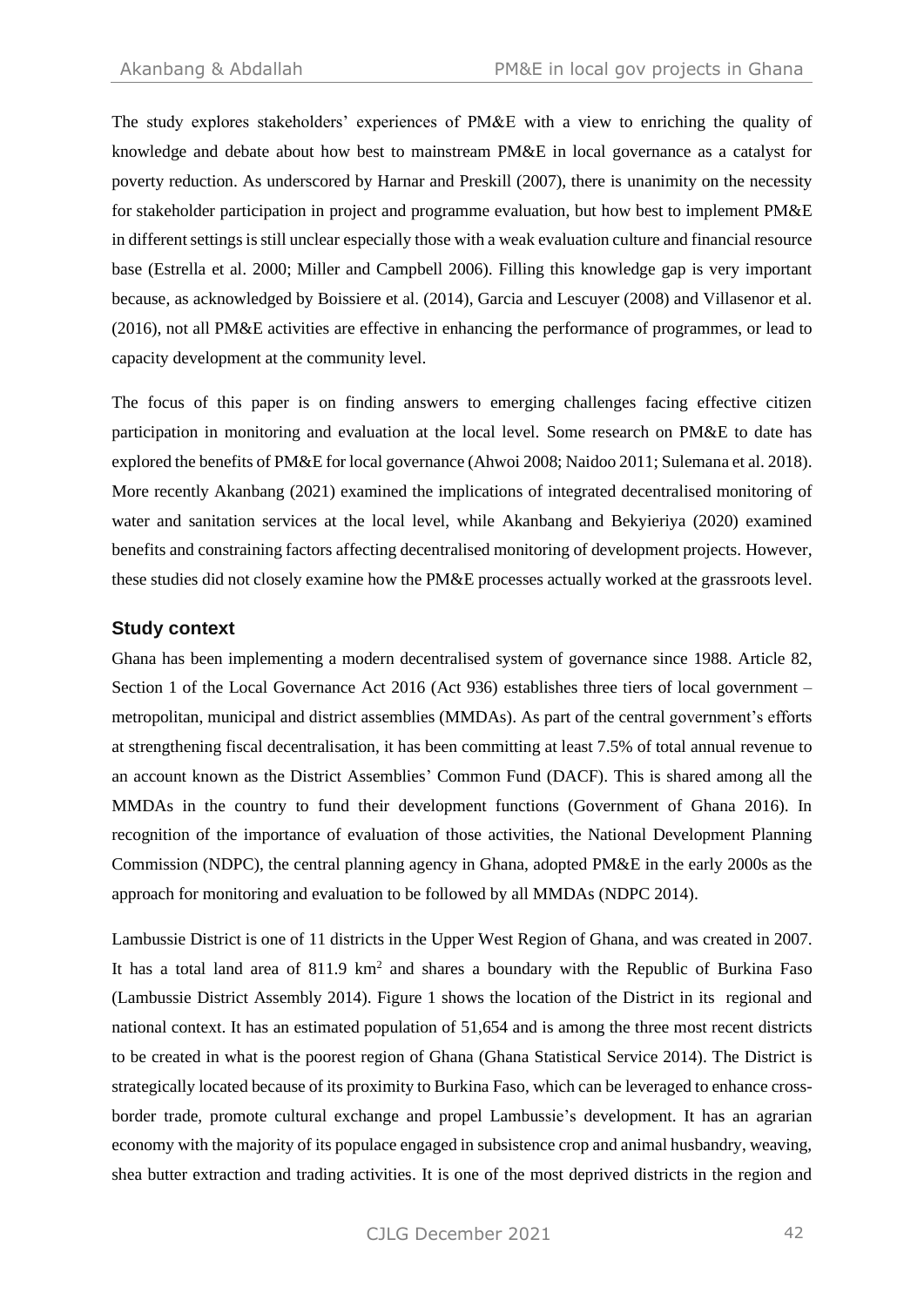thus provides a fertile ground for exploring the application of PM&E in a resource-constrained local government context.





The general assembly is the highest decision-making body of an MMDA, made up of elected representatives and appointed members, with deliberative, legislative and executive functions. Lambussie District has  $36$  members  $-27$  elected members and 9 government appointees. Within the district there are four area councils: Lambussie, Samoa, Karni and Hamile (Lambussie District Assembly 2014). Area councils are the bridge between the district and local communities. They work with the district planning coordinating unit (DPCU) of the assembly to coordinate and harmonise planning and plans of communities under their jurisdiction. There are two groups of technocrats to help in the efficient running and provision of services at the local level: those who work in the departments of the assembly (eg agriculture, health, education etc), and those working in the district administration (DPCU, budget unit, administrative unit, finance unit, internal audit and human resources unit). The district administration is the secretariat of the assembly and coordinates the work of its line departments, which also function as decentralised arms of central government. Departments report to the district chief

Source: Authors' construct, 2021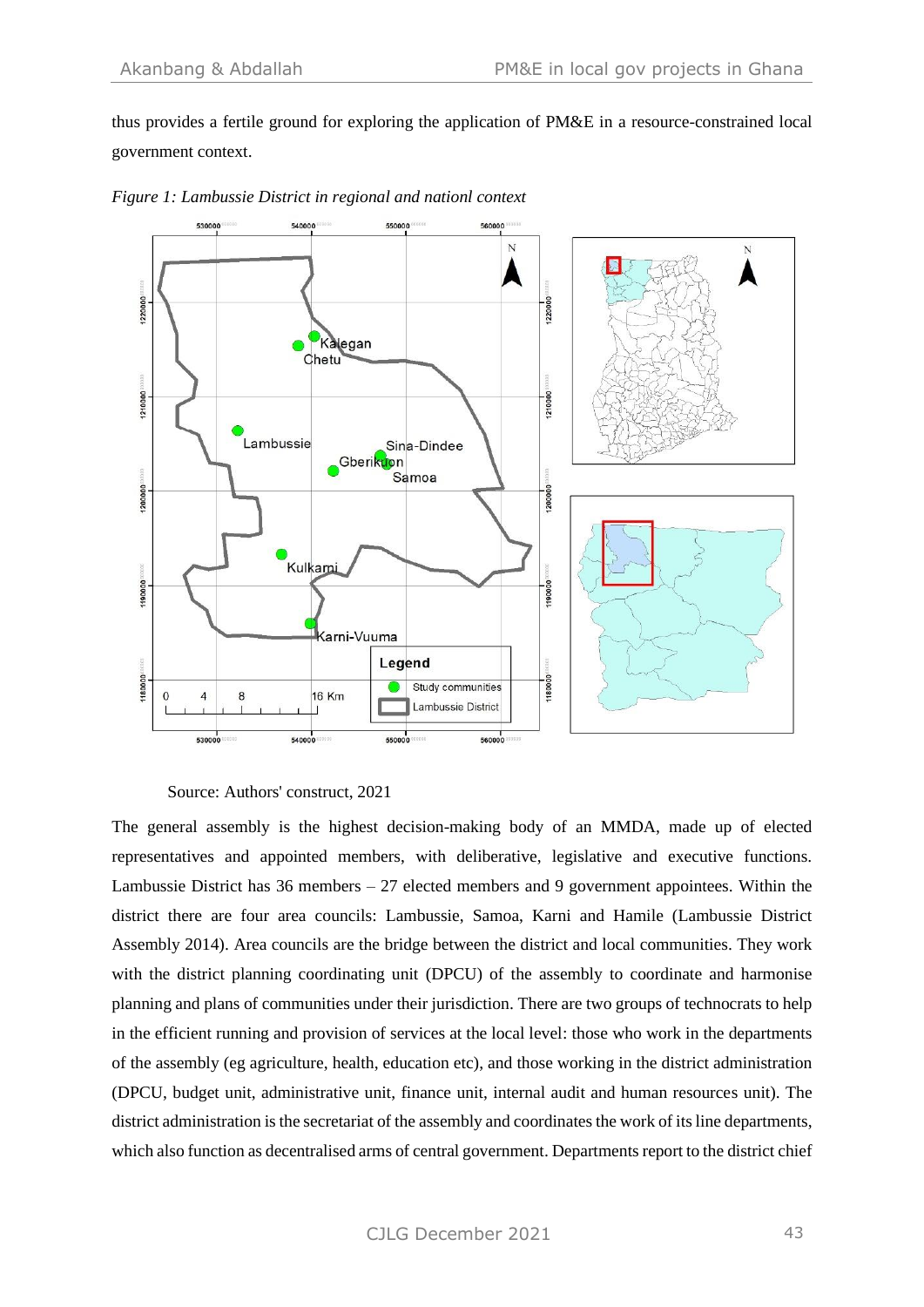executive (DCE, political head) through the district coordinating director (DCD), who is the technical head of the assembly.

In Ghana, MMDAs are planning authorities and are responsible for the delivery of services geared towards enhancing the quality of life of their inhabitants (Government of Ghana 2016). In the pursuit of their planning functions, MMDAs are obliged by Article 240 (2) (e) of the 1992 Constitution to involve their citizens in the planning, implementation and management of services. The Article states that *"to ensure the accountability of local government authorities, people in particular local government areas shall, as far as practicable, be afforded the opportunity to participate effectively in their governance".*

The planning process to meet developmental needs is systematic and includes multiple stages: constitution of a district medium-term development plan (DMTDP) team; performance review of the previous plan; data collection, collation and analysis with stakeholders including traditional authorities, communities, sub-structures and decentralised departments; public hearings to present the current situation and ascertain development priorities; preparation of a draft plan consisting of policies, programmes and projects; a second round of public hearings to review development proposals and strategies; submission of the draft plan to both the regional coordinating council (RCC, an arm of central government that oversees several districts and aims to harmonise plans and service delivery in accordance with national policies and priorities) and to the NDPC for vetting; review of the draft plan based on their comments; approval of the plan by the district assembly; and submission of copies of approved plans to the RCC and NDPC (NDPC 2014).

The next step towards implementation of the DMTDP is the extraction of annual action plans, a process intended to be carried out with active community involvement. At the community level, there are elected members who form a unit committee alongside their local assembly member. Implementation of selected projects is then undertaken by the responsible district department. In most cases, especially infrastructure projects, work is contracted out to a private service provider or contractor. The responsible department monitors and supervises implementation in collaboration with the assembly administration and community-level stakeholders (comprising the above-mentioned unit committees and assembly members).

These processes apply to all projects including those financed from the DACF.

#### **Methodology**

A case-study design was adopted for this research. The rationale was to enable the authors to gain an 'insider' perspective and an in-depth, comprehensive and holistic understanding of the topic by focusing on a relatively small number of respondents and using multiple data sources (Flyvbjerg 2011; Creswell 2014; Yin 2014; Harrison et al. 2017, all cited in Akanbang 2021). Fieldwork was conducted between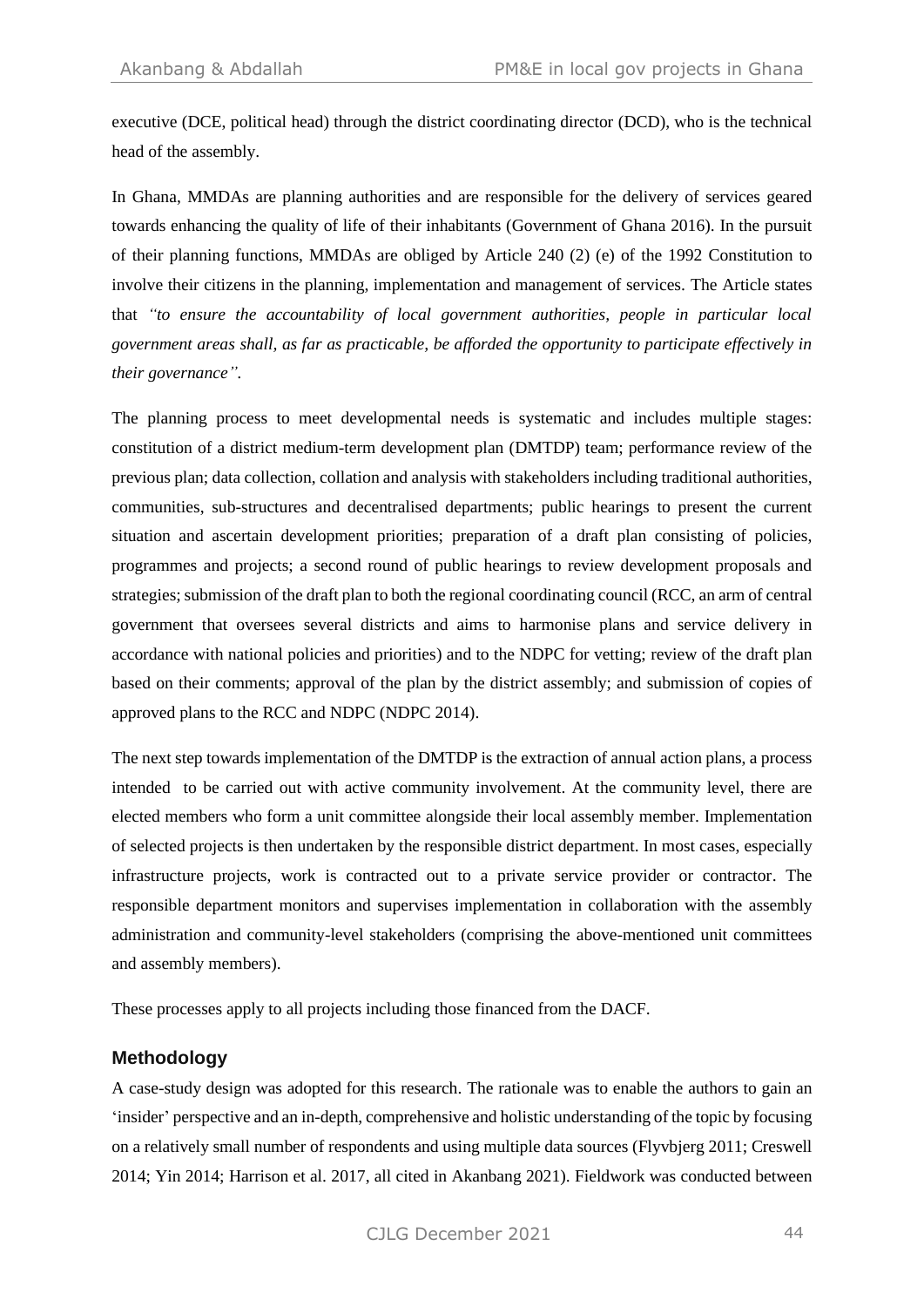January and June 2018, while the timeframe of the case study was 2013 to 2017. The choice of that period was to cover all completed DACF civil works projects rolled out for implementation in the 2013– 17 Lambussie District Medium-Term Development Plan, as well as to ensure that most of the key actors were still in post and that recall of their experiences and perspectives on the subject was fresh. Table 1 shows the area councils, communities and projects from which the results for this paper were derived.

| Area<br>council | <b>Project</b>                                                                   | <b>Community</b> |
|-----------------|----------------------------------------------------------------------------------|------------------|
| Lambussie       | Rehabilitation of assembly hall                                                  | Lambussie        |
|                 | Construction of 4-seater ventilated pit latrine                                  | Gberikuo         |
| Samoa           | Construction of 2-bedroom semi-detached staff quarters at Samoa health<br>centre | Samoa            |
|                 | Renovation of 3-unit classroom block                                             | Sina-Dindee      |
| Hamile          | Rehabilitation of 2-bedroom teachers' quarters                                   | Chetu            |
|                 | Construction of 2-unit classroom block with ancillary facility                   | Kelegan          |
| Karni           | Rehabilitation of 8-bedroom teachers' quarters                                   | Karni-Vuuma      |
|                 | Rehabilitation of Community-Based Health Planning Services (CHPS)<br>compound    | Kulkarni         |

*Table 1: Area councils, communities and projects selected*

Key informants who were interviewed individually comprised the regional economic planning officer, the district planning officer, the district works engineer, the district director of health, the district director of education, and the chairperson of the development planning sub-committee. Other targeted respondents – assembly members, traditional chiefs, chairpersons and secretaries of the unit committees – were participants in focus group discussions (FGDs). All these respondents played key roles in the PM&E process at the community level. Participants for the FGDs were drawn from two communities in each of the four area councils of the district, where civil works projects had been implemented during the study period. The choice of civil works projects was because they have strong monitoring requirements, and the consequences of effective or ineffective monitoring can be easily observed. Each FGD involved eight people (Morgan and Krueger 1997), namely the assembly member, chairman and secretary of the unit committee, one person living with a disability, two local resident women, a local resident man, and one head of a local beneficiary institution.

Primary data from interviews, FGDs and observation focused on the practical application of PM&E in a developing country setting. The FGDs explored issues around community involvement in the monitoring and evaluation of projects; the roles community members played; factors that affected their effective participation; and ways of enhancing local stakeholder involvement. The discussions were audio-recorded with the permission of respondents and then translated into English before transcribing.

The six in-depth key informant interviews explored mechanisms for involving stakeholders in the monitoring and evaluation of projects; factors that affect the implementation of PM&E; and the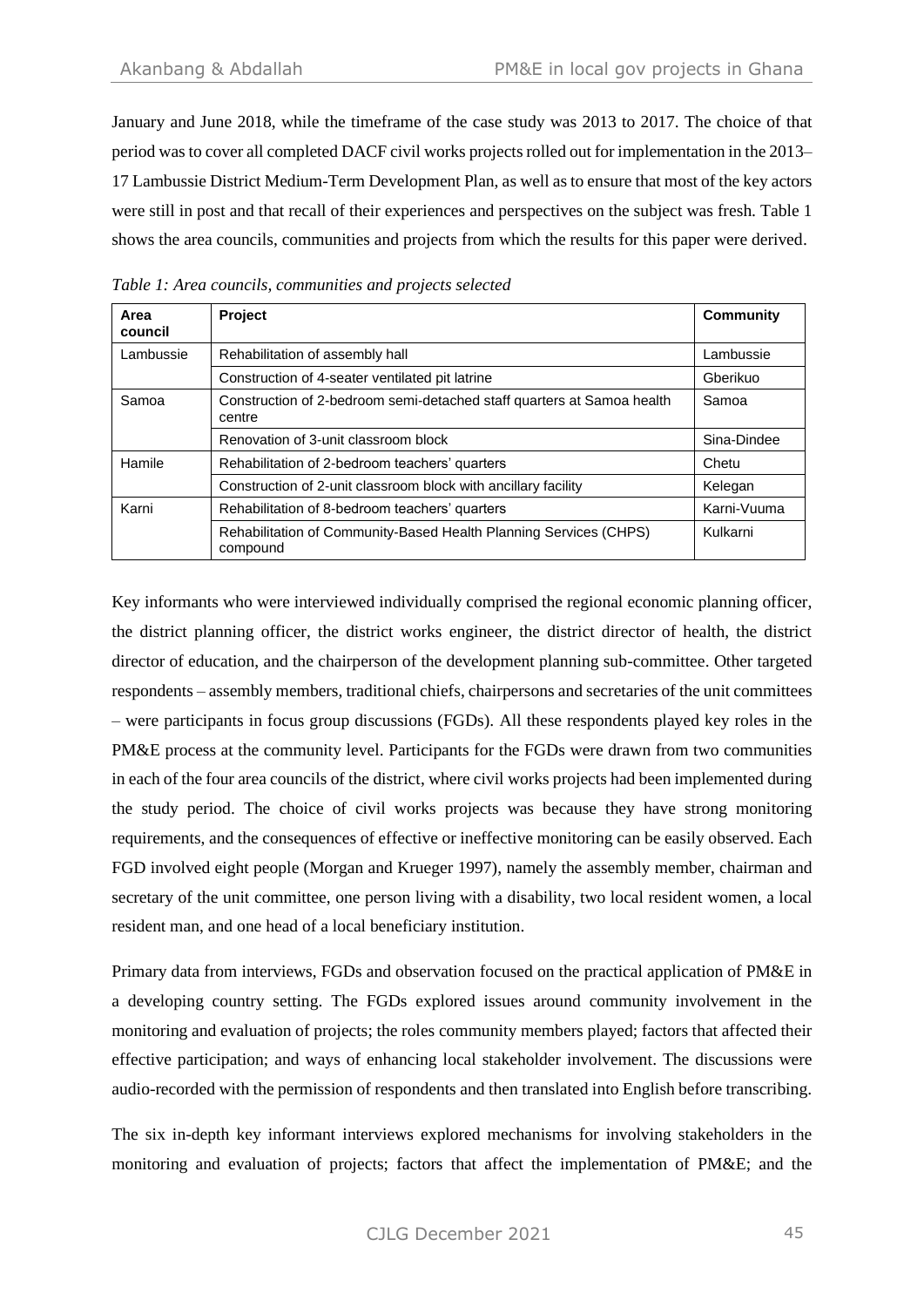effectiveness of PM&E at the local level of governance. All the interviews were recorded with the permission of respondents, and thereafter transcribed.

Secondary data from both project reports and monitoring and evaluation reports was used in the initial stages of the study to refine the research design, methods and interview questions. In the latter part of the study, the secondary data also enabled triangulation and interpretation of results.

Primary data was organised into themes in line with the key issues explored in the study. The detailed process of analysis included compiling, disassembling, re-assembling, interpreting and concluding (Castleberry and Nolen 2018). The secondary data was subjected to content analysis and integrated into the primary data. This involved expanding, collapsing, merging and creating themes that best represented initial interpretations of meaning (Miles and Huberman 1994; Ibrahim et al. 2020). Quotations from respondents were then incorporated into the results to illustrate key points of policy relevance and those which required critical analytical attention.

#### *Background characteristics of study participants*

Only two out of 14 'senior' informants (six key informants at the district and eight heads of communitylevel institutions who participated in FGDs) were female. The implication of this observation is that female perspectives on monitoring and evaluation will likely not be fully reflected. It also raises doubt as to the level of inclusiveness of the district's PM&E process. The 'senior' female informants were the district director of health and the head of the social welfare and community development department. However, there was greater female participation in FGDs. Out of the total community-level participants of 56 (64 less the 8 heads of institutitons), there were 22 women (39.3%).

The level of education of participants has been identified as a key requirement for the effective application of PM&E to development initiatives (Cracknell 2000). In this study, all respondents at the district level and head of institutions at the community level had attained a minimum of degree-level education in a relevant field. Also, the actors involved in PM&E at the district level had an average of five years' working experience in monitoring and evaluation.

Educational attainment of community participants was as follows: 61% tertiary, 15.6% secondary, 10.9% basic and 12.5% no formal education. This relatively high level overall was the result of purposive sampling in which a greater number of respondents were staff of service delivery institutions located at the community level. The underlying requirement for an educated community to support effective implementation of PM&E remains a challenge, given typically low levels of educational attainment in many rural communities. To ensure inclusivness in PM&E, investments in basic education and adult education and conscientisation through radio programmes are still fundamental in many resource constraint settings.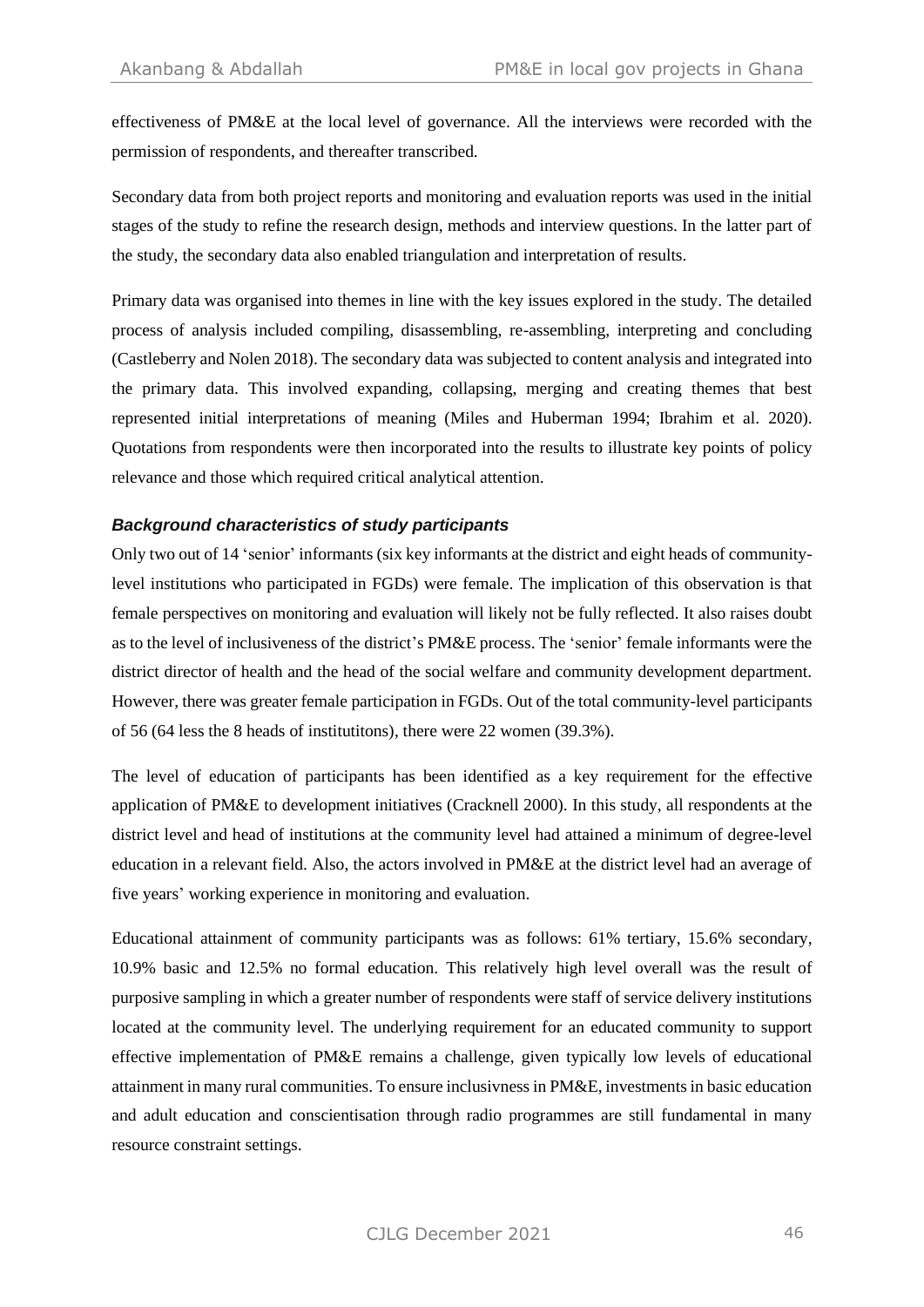# **Results and discussion**

Table 2 shows the two themes and the associated issues that emerged from the analysis of data. This section presents and discusses observations under each of the themes.

*Table 2: Summary of issues on operationalisation of PM&E in DACF projects* 

| Area of operationalisation                                                      | <b>Observations</b>                                                                                                                                                                                            |  |
|---------------------------------------------------------------------------------|----------------------------------------------------------------------------------------------------------------------------------------------------------------------------------------------------------------|--|
| Processes for operationalisation of<br>PM&E at district and community<br>levels | Inadequate provision for community involvement in PM&E<br>Inadequate guidelines on operationalisation of PM&E<br>Low level of involvement of stakeholders<br>Weak transparency and accountability systems<br>٠ |  |
| Distribution of power                                                           | Low priority given to 'soft' aspects of development including<br><b>PM&amp;F</b><br>Overdependence on district resulting in weakened citizen power<br>$\bullet$<br>and control                                 |  |

# *Processes for putting into effect PM&E*

Under this theme, four main challenges were cited by participants: inadequate provision for community involvement; inadequate guidelines on how to operationalise PM&E at district level; a low level of involvement by stakeholders; and weak transparency and accountability systems. Participants felt there were no clear systems and procedures for involving stakeholders, especially community-level stakeholders, in monitoring the DACF projects. For example, there were no PM&E clauses in contractual agreements mandating service providers who implemented DACF projects to cooperate with community-level stakeholders in monitoring projects. Furthermore, project or contract documents were not available to service departments and community-level stakeholders to enable them to track project implementation effectively. Yet the literature suggests (Crawford 2004; Hilhorst and Guijt 2006) that having written agreements that detail communication mechanisms between all stakeholders, including the contractors, and ensuring that all stakeholders are fully aware of what is included in the contract and what is not, are essential to ensure the effectiveness of PM&E.

One community member gave the following example: *"I once prompted a contractor that his artisans were not executing quality workmanship and he shut me down by retorting to me in the following way: 'Who are you to meddle in my work?'"* (interview with community member, May 2018).

The issue of operational clarity was not limited to the local level. It also emerged from the interviews that policy and operational guidelines for PM&E provided by the NDPC were not detailed enough to inform practice at the district level. As one informant said: *"In the absence of clear instructions, we applied PM&E on the DACF projects we implemented as we understood it from reading the NDPC's M&E guidelines"* (interview with district-level stakeholder, June 2018).

Having adequate guidelines to regulate practices is critical to the effectiveness of local governance. However, very detailed and specific guidelines have both pros and cons. Flexible guidelines, as are currently used in Ghana, give local governments space to be innovative in their application, but they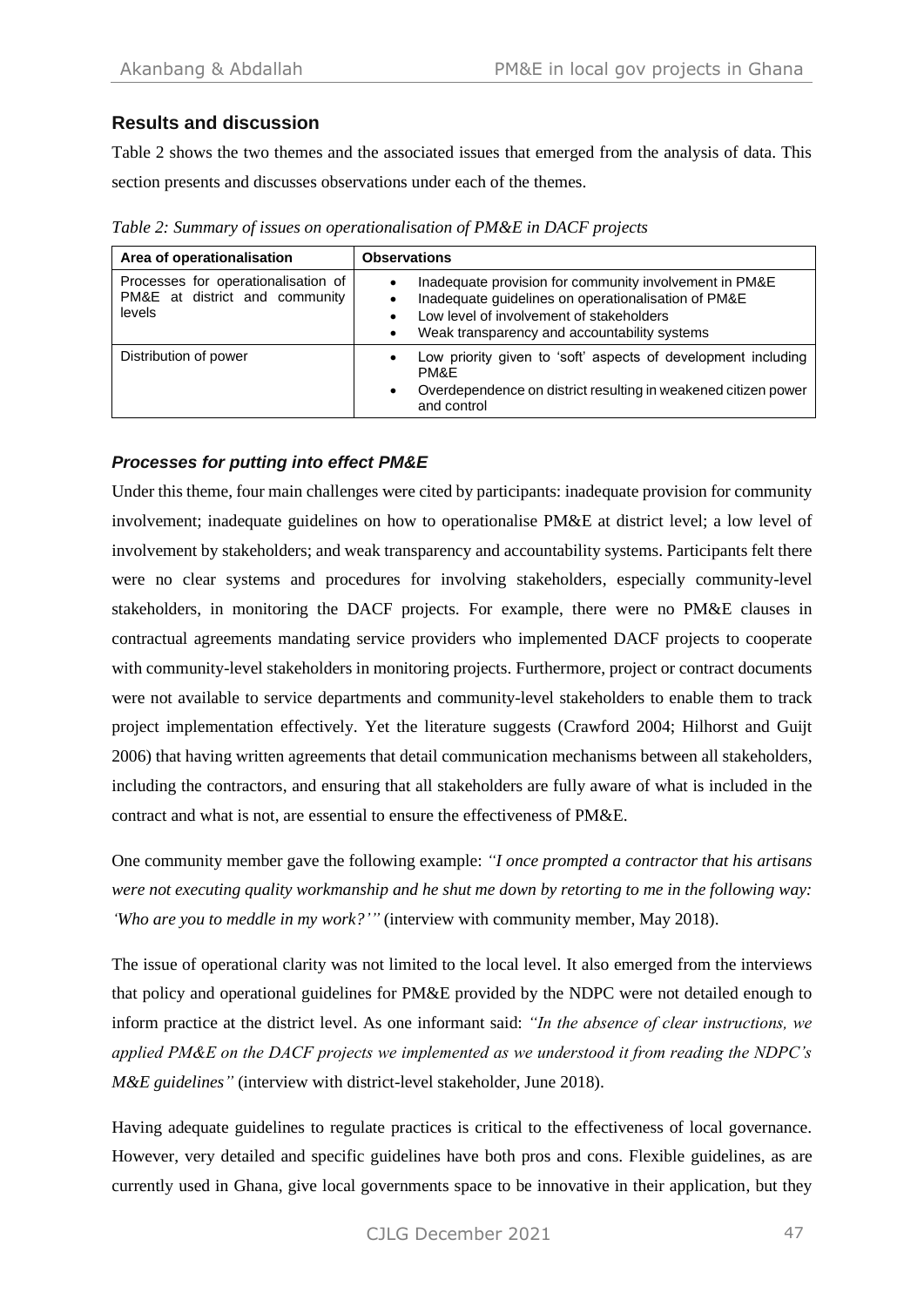may not be implemented effectively, especially in a context where participatory governance is still evolving and capacity for its operationalisation is weak. The need for mimumum conditions for participatory monitoring and evaluation to be effective at the local is captured by a key informant as follows:

*There is the need for PM&E guidelines to specify a minimum standard of participation that must be met by every local authority. These minimum standards need to include: nonnegotiable roles and responsibilities, especially at community level; tools and techniques to be employed for PM&E; provisions in contractual agreements to ensure communitylevel stakeholders' involvement in monitoring of project progress; development of checklists and templates for community-level monitoring and reporting; and creation of anonymous complaints reporting systems at district, regional and national levels*  (interview with district-level stakeholder, June 2018).

On the issue of weak systems for transparency and accountability, the World Bank (2009, cited in Muriungi 2015, p. 61) notes that transparency and accountability in the use of resources is critical to effective PM&E. Brinkerhoff (2001) posits that within the continuum of accountability, answerability refers to the obligation to provide information and explanations concerning decisions, actions and inactions, while enforcement is the ability of overseers to apply sanctions when actors give unsatisfactory answers.

In the case of DACF projects in Ghana, the successful application of PM&E depends on the effective supervision of the staff of the assembly by the DCD, backed by oversight from the DCE. The DCE is the political head of the assembly, and the DCD is its administrative head and the principal advisor to the DCE, so both should be held accountable for the quality of projects. Assigning this accountability to them would re-orient their thinking and priorities to give attention to PM&E, ensuring that there is effective answerability and enforcement within the local governance system. However, at present this does not usually happen, due to failures on the part of overseeing institutions to identify weaknesses in PM&E practices, sanction DACF project contractors for non-compliance, and build the capacity of staff.

One informant had this to say on oversight responsibility: *"Ever since I joined the Local Government Service years ago, no study has ever been conducted to objectively assess our capacity gaps to help us implement PM&E effectively"* (interview with district-level stakeholder, June 2018). Another districtlevel informant suggested that key assembly managers were not always committed to PM&E: *"I can show you copies of memos that the DCD and DCE have failed to approve to enable us involve our stakeholders in our M&E exercises"* (interview with district-level stakeholder, May 2018).

Low levels of participation in PM&E projects were ascribed by participants to both inadequate clarity in protocols for engaging stakeholders and weaknesses in accountability measures within districts. Participants reported that the core staff in the district administration were the main actors involved in monitoring. Staff of decentralised line departments and local-level stakeholders did not play meaningful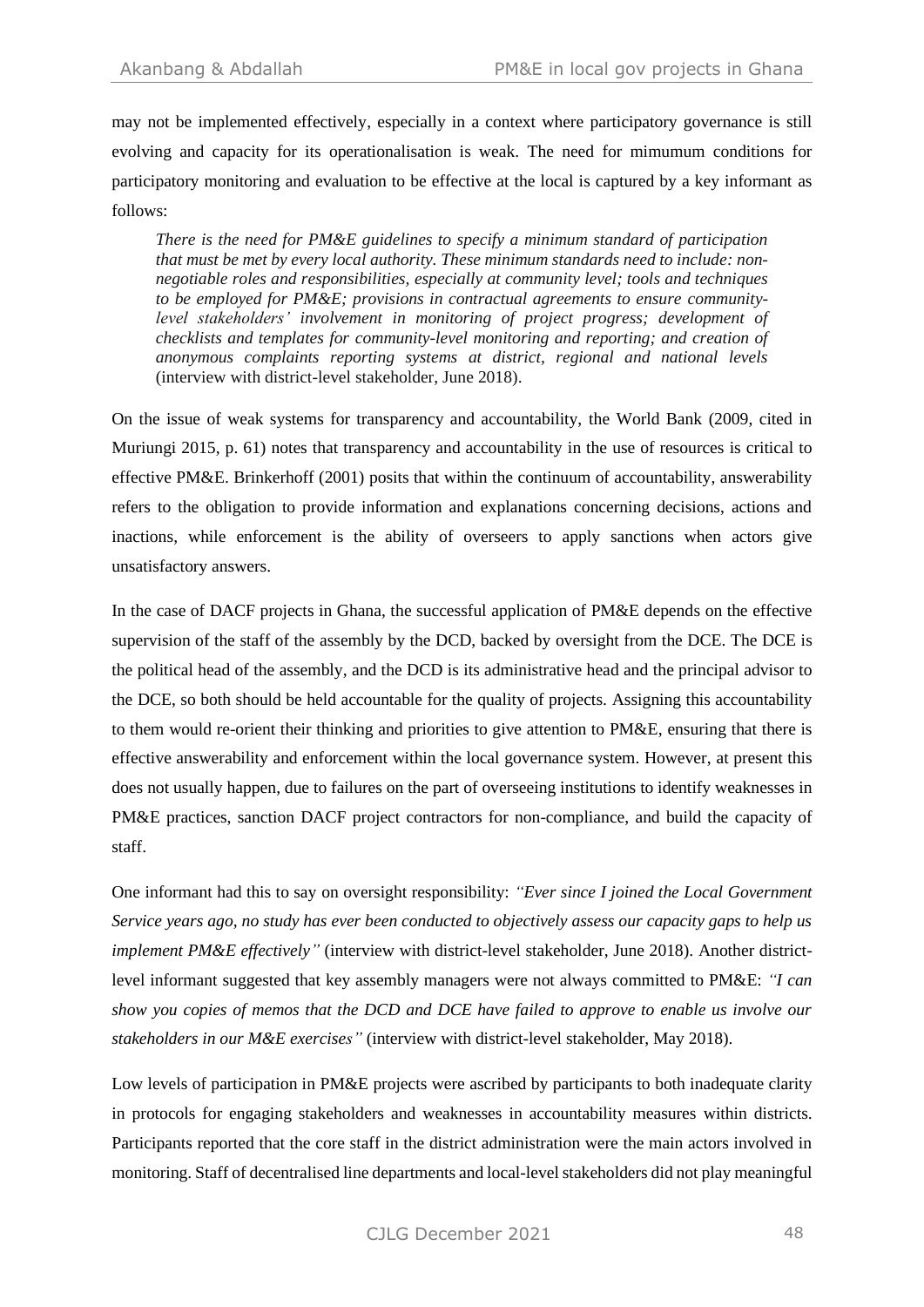or decision-making roles in choosing indicators for monitoring, monitoring procedures, or frequency of monitoring actions. Stakeholders were neither involved in the design of the PM&E checklists nor provided with opportunities to meaningfully participate in either the PM&E exercises or the analysis and interpretation of PM&E data. One member of staff had this to say on their involvement in the PM&E process: *"We occasionally were part of a team that went out on field monitoring. However, we often did not receive adequate briefing on the purpose of the monitoring, what we were to be on the look[out] for among others"* (interview with service department, May 2018). The chiefs and assembly members who were involved in monitoring had similar views to the decentralised departments: they also saw themselves as observers rather than active participants in the monitoring process.

Several studies have made similar observations of a low level of participation by stakeholders in the decentralised PM&E of local governments (Sulemana et al. 2018; Akanbang and Bekyieriya 2020; Akanbang 2021). It is almost axiomatic that the quality of PM&E depends on the quality of citizen input, and many researchers have highlighted various facets of this issue: the degree of citizen participation (Danielsen et al. 2010; Fernandez-Gimenez et al. 2008); the level of direct citizen involvement in the design and supervision of community development projects (Wong and Guggenheim 2005); and the quality of information exchange (Helling et al. 2005; KIT and World Bank 2006). Therefore, a low level of participation has negative implications for community empowerment. As noted by Biekart (2005) and Cornwall (2006), for people to be empowered they should be actively involved in decision-making processes, have power to influence a project's outcome, and participate actively in project implementation.

#### *Distribution of power*

Another key issue raised by informants was that projects focused on human and social development – as opposed to capital projects – were given a low priority, and that this weakened citizen power and control. The emphasis on physical projects by the political class at local and national levels undermines investment in the 'soft' aspects of development, including investments in PM&E. Excessive partisanship in politics, within a context of generally low levels of education among a significant portion of the citizenry, orients the political class towards physical projects because they provide 'quick wins' and political gains. A key informant conveyed the limited attention to 'soft' projects in the following terms: *"A former DCE once told me that he would never release resources to implement projects he cannot point to as his achievement"* (interview with district-level stakeholder, June 2018).

Consequently, informants reported that limited attention was given to capacity development for PM&E and related activities. The unwillingness of decision-makers at the district level to appreciate the potential value of PM&E in the district governance process, especially for decentralised departments and community-level stakeholders, contributed to the weak development of PM&E. The wider literature indicates that an organisational culture that rewards innovation, openness and transparency, and local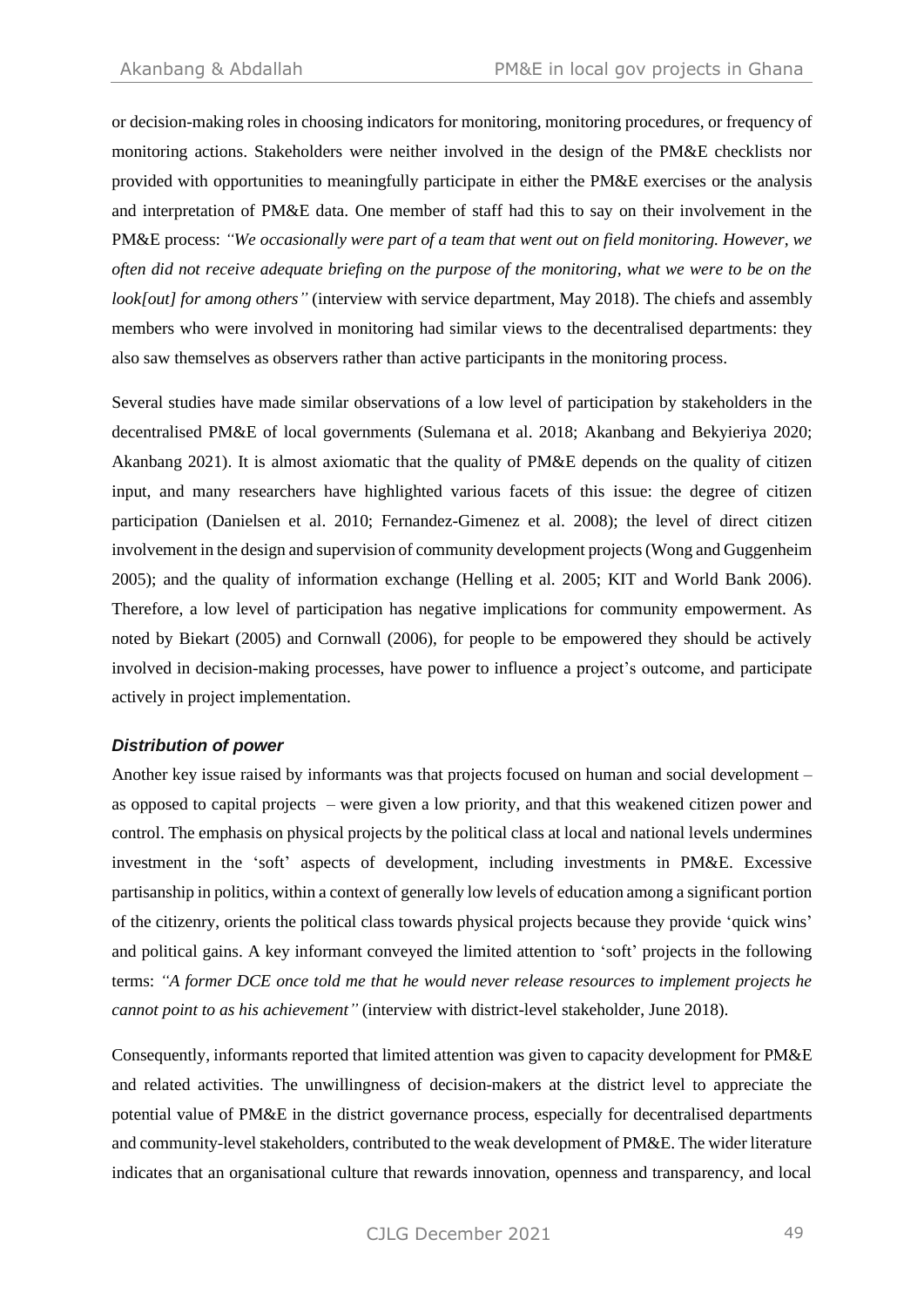authorities and service providers that acknowledge and value PM&E processes, have been identified as critical to the ability of PM&E to positively influence local governance (Hilhorst and Guijt 2006). Similarly, Tengan and Aigbavboa (2016) and Jili and Mthethwa (2016) highlight the commitment of financial resources as key to the operationalisation of PM&E. These findings suggest that senior decision-makers should receive tailored training on PM&E to enable them to understand, appreciate and become champions of PM&E in their districts.

Weak citizen power and control emerged as a key factor undermining the effectiveness of PM&E. The top-down approach which has marked the history of development in many developing countries has made many communities over-dependent on external solutions to their problems. This orientation is only deepened by social interventions which are prefixed with the word 'free'. A district-level stakeholder shared his frustration with the state and level of dependency of communities as follows: *"After providing DACF projects for our communities, they still depend on us to maintain them when they break down"* (interview with district-level stakeholder, June 2018).

This dependency, apart from entrenching the poverty of communities, weakens their capacity to demand their rights and to hold public servants accountable. This feeling was vividly captured by an informant as follows: *"Because we depend on the assembly for many things, we are afraid to do anything that may annoy them"* (interview with community stakeholder, May 2018). This situation is compounded by weaknesses in feedback processes from communities on the quality of project delivery. Concerns about the implementation of projects were not brought to the attention of the contractor or the district assembly because of fear of victimisation either individually or as a community. As another communitylevel informant put it: *"I failed to approach and complain to the contractor because I was afraid that if I did that I would have been victimised at the instance of the contractor because he has strong political connections"* (interview with community stakeholder, May 2018). In the absence of systems of anonymous reporting of complaints, and where there is a strong perception of contractors as powerful people who are connected to the political elite, non-adherence to contract provisions for project implementation at the community level is likely to continue to be the order of the day.

In line with the rights-based approach to development (Kyohairwe 2014), there is the need to build the capacity of communities to recognise and claim their rights, and to make staff of local authorities honour their responsibility to involve them in monitoring and evaluating projects. This approach advocates shifts from needs-based to rights-based, from service delivery to capacity development and advocacy, and from charity to duties (D'Hollander et al. 2013). Essential elements are participation, accountability, non-discrimination, empowerment and linkage to human rights norms (Cornwall and Nyamu-Musembi 2004). From the perspective of the rights-based approach, poverty is the result of disempowerment and exclusion. Consequently, advocates seek to empower citizens to recognise and claim their rights and make service providers accountable (Harris-Curtis 2003; Cornwall and Nyamu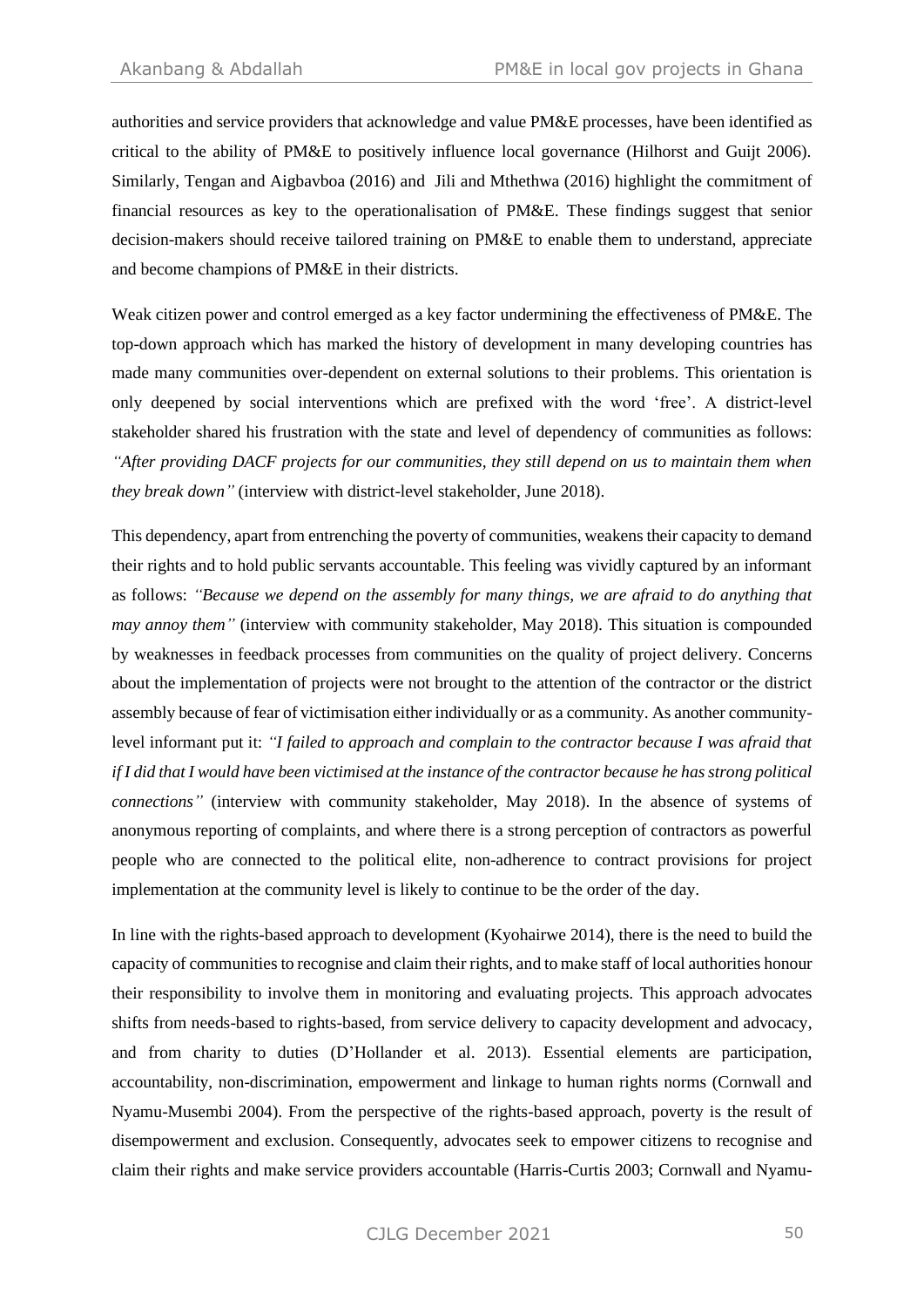Musembi 2004; Uvin 2007; D'Hollander et al. 2013). In Ghana, this will help to address the dependency syndrome in communities as well as make the district assembly and service providers, both public and private, more accountable. Specifically, community-level stakeholders should be informed about the terms of contracts, with particular regard to indicators, targets and work schedules, and relevant documentation should be made available to them, so that they can participate in monitoring projects.

#### **Conclusion and recommendations**

PM&E is here to stay within local government systems in the developing world, as witnessed by its incorporation in policy guidelines for decentralised monitoring at local level. A wealth of conceptual and theoretical literature demonstrates that PM&E has the ability to enhance the local capacity and skills of project partners as well as to promote downwards, lateral and upwards accountability (Estrella et al. 2000; Vernooy 2003; Akin et al. 2005; Jütting et al. 2005; Woodhill 2005; Göergens and Kusek 2010; Akanbang 2012; Matsiliza 2012; Porter and Goldman 2013; Mascia et al. 2014; Rossman 2015; Kananura et al. 2017; Akanbang and Bekyieriya 2020). Generating evaluation results helps citizens to address challenges in project implementation to their own advantage, while simultaneously increasing ownership and therefore commitment to ensuring successful outcomes.

However, this study has reaffirmed the factors hindering effective PM&E in local government systems highlighted by the empirical literature (low prioritisation and budgetary support for PM&E, and low levels of participation by community-level stakeholders). It has also identified emerging inhibitors in the Ghanaian context (although probably not unique to Ghana): weaknesses in procedures and processes at district level for involving local-level actors in the PM&E process; lack of clarity in policy guidelines and manuals; weak systems for transparency and accountability; and weak citizen power and control. These all need to be taken into consideration in efforts to enhance the practice of PM&E in local governance.

Thus, despite the enormous potential benefits that PM&E offers for the development of Ghanaian communities through better local governance, it faces many challenges. There is a need for concerted collaboration by all stakeholders with an interest in PM&E (policy-makers, researchers, implementers and project beneficiaries) to provide a practical response to these challenges, taking local context into account. Further research should focus on the roles and accountability of PM&E stakeholders, as well as the scope for success through simplification and clarification of decentralised PM&E arrangements. This should be linked to strengthening the rights-based approach to development at the community level, which is critical to building community capacity for self-organisation, confidence, determination and fulfilment in the developing world.

At the policy level, best practice guidelines are needed to provide clarity on minimum conditions for PM&E; and those conditions should not be difficult to implement. In the Ghanaian context, the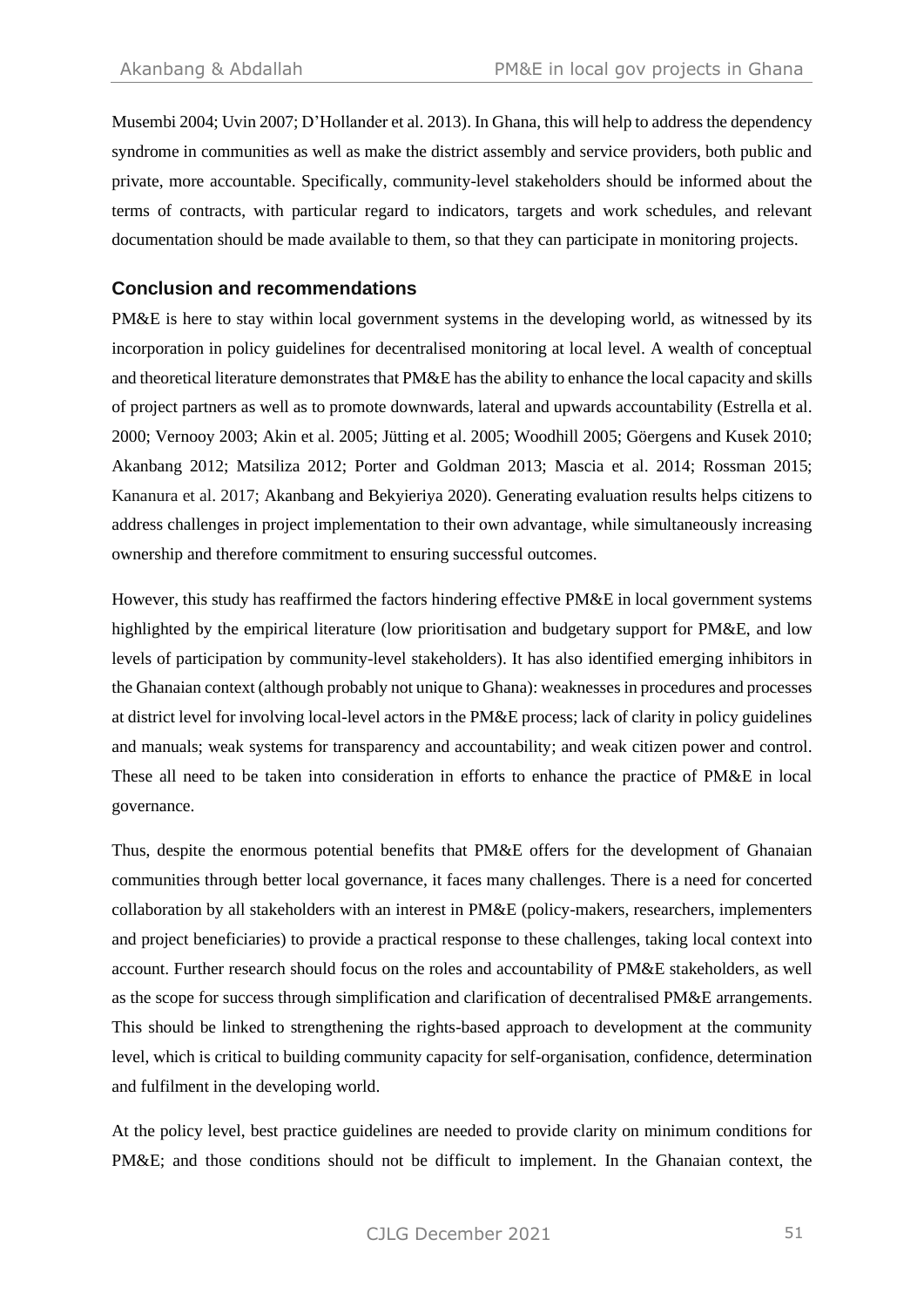following key stakeholders should be involved in and held accountable for the quality of decentralised government projects: the district head of the beneficiary institution (eg district director of health); the head of the local/community beneficiary institution (eg headmaster of an existing school, officer in charge of a CHPS compound etc); the assembly member of the beneficiary community or the chairperson/secretary of the beneficiary community's unit committee; the responsible officer from the public works department; and relevant staff of the DPCU and district finance office. Thus a minimum of six district-level and community-level stakeholders should play a role.

Further capacity development for PM&E is also required, at both district and community levels. Critical areas for improvement include mechanisms for giving and receiving complaints at community and district levels; development of protocols for collecting, analysing, reflecting on and reporting monitoring data and information; and needs assessment to inform a training programme for stakeholders in monitoring. More broadly, further empirical research is required to uncover the causes of the limited involvement of citizens in decentralised democratic local government systems – where in principle participation should be a key pillar of governance.

### **Declaration of conflicting interest**

The authors declared no potential conflicts of interest with respect to the research, authorship, and/or publication of this article.

# **Funding**

The authors received no financial support for the research, authorship, and/or publication of this article.

# **References**

- Ahwoi, K. (2008) Monitoring and evaluation in participatory governance. *Local Governance & Development Journal,* 2 (2), 65–74.
- Akanbang, B.A.A. (2012) *Programme implementers experiences of process use in three programme evaluation contexts in Northern Ghana.* Accra: University of Ghana.
- Akanbang, B.A.A. (2021) Monitoring of water and sanitation services within an integrated decentralized monitoring systems: experiences from Ghana. *Journal of Water, Sanitation and Hygiene for Development,* 11 (3), 461–473. https://doi.org/10.2166/washdev.2021.261
- Akanbang, B.A.A. and Bekyieriya, C. (2020) Decentralised monitoring in emerging local governments: an analysis of benefits and constraining factors in the Lawra municipality, Ghana. *Ghana Journal of Development,* 17 (2), 72–94. https://doi.org/10.4314/gjds.v17i2.4
- Akin, J., Hutchinson, P. and Strumpf, K. (2005) Decentralisation and government provision of public goods: the public health sector in Uganda. *The Journal of Development Studies,* 41 (8), 1417–1443. https://doi.org/10.1080/00220380500187075
- Bartecchi, D. (2016) *The role of participatory monitoring and evaluation in community-based development* Armenia: Village Earth Participatory Strategic Planning Workshop.
- Biekart, K. (2005) *Latin America policies of European NGOs: recent trends and perspectives*. Institute of Social Studies (ISS)*.* Available at: https://repub.eur.nl/pub/32242/
- Boissiere, M., Bastid, F., Basuki, I., Pfund, J.L. and Boucard, A. (2014) Can we make participatory NTFP monitoring work? Lessons learnt from the development of a multi-stakeholder system in Northern Laos.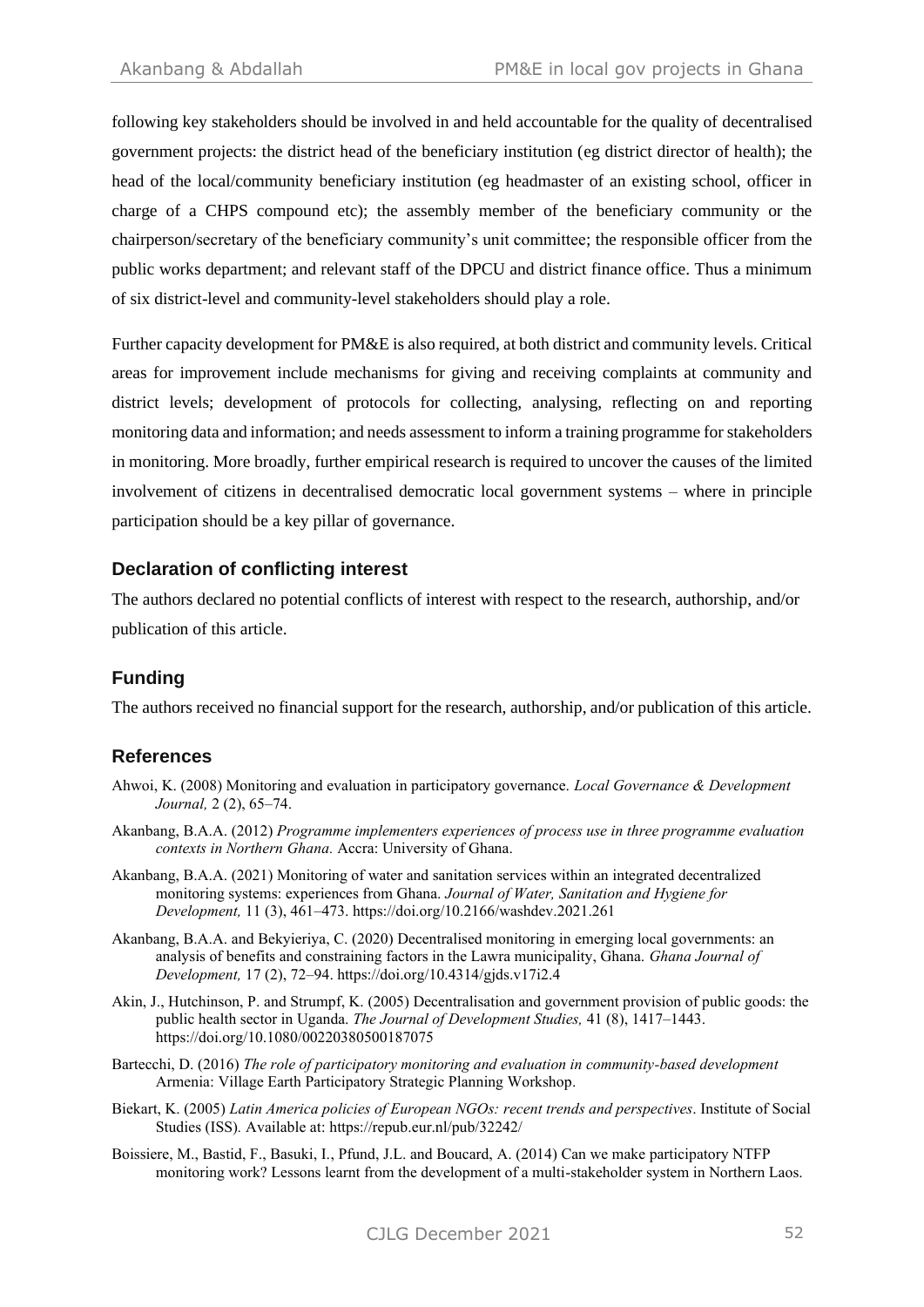*Biodiversity and Conservation,* 23 (1), 149–170. https://doi.org/10.1007/s10531-013-0589-y

- Brinkerhoff, D.W. (2001) *Taking account of accountability: a conceptual overview and strategic options.* Washington: Abt Associates Inc.
- Castleberry, A. and Nolen, A. (2018) Thematic analysis of qualitative research data: is it as easy it sounds? *Currents in Pharmacy Teaching and Learning,* 10 (6), 807–815. https://doi.org/10.1016/j.cptl.2018.03.019
- Cornwall, A. (2006) Historical perspectives on participation in development. *Commonwealth & Comparative Politics,* 44 (1), 62–83. https://doi.org/10.1080/14662040600624460
- Cornwall, A. and Nyamu-Musembi, C. (2004). Putting the 'rights‐based approach' to development into perspective. *Third World Quarterly*, 25 (8), 1415–1437. https://doi.org/10.1080/0143659042000308447
- Cracknell, B.E. (2000) *Evaluating development aid: issues, problems and solutions.* New Delhi, Thousands Oak, London. Sage Publications.
- Crawford, S. (2004) *Lessons learned so far: a guide to RBD in practice. Consultancy Report.* Malawi: Participatory rights assessment (PRAss) and rights-based development in the Education Sector Support Programme (ESSP).
- Danielsen, F., Burgess, N., Jensen, P.M. and Pirhofer-Walzl, K. (2010) Environmental monitoring: the scale and speed of implementation varies according to the degree of people's involvement. *Journal of Applied Ecology,* 47 (6), 1166–1168. https://doi.org/10.1111/j.1365-2664.2010.01874.x
- D'Hollander, D., Pollet, I. and Beke, L. (2013) P*romoting a human rights-based approach (HRBA) within the development effectiveness agenda*. Leuven: KU Leuven, Research Institute for Work and Society.
- Estrella, M., Blauert, J., Campilan, D. and Gaventa, J. (2000) *Learning from change: issues and experiences in participatory monitoring and evaluation.* London and Ottawa: Intermediate Technology Publications Limited and the International Development Research Centre. https://doi.org/10.3362/9781780441214
- Fernandez-Gimenez, M.E., Ballard, H.L. and Sturtevant, V.E. (2008) Adaptive management and social learning in collaborative and community-based monitoring: a study of five community based forestry organizations in the western USA. *Ecology and Society,* 13 (2). https://doi.org/10.5751/ES-02400- 130204
- Garcia, C.A. and Lescuyer, G. (2008) Monitoring, indicators and community-based forest management in the tropics: pretexts or red herrings?. *Biodiversity and Conservation,* 17 (6), 1303–1317. https://doi.org/10.1007/s10531-008-9347-y
- Ghana Statistical Service. (2014) *Ghana living standard survey round six.* Accra: Government of Ghana.
- Göergens, M. and Kusek, J.Z. (2010) *Making monitoring and evaluation systems work: a capacity development toolkit.* Washington, DC: World Bank. https://doi.org/10.1596/978-0-8213-8186-1
- Government of Ghana. (1992) *Constitution of the Republic of Ghana*. Accra: Ghana
- Government of Ghana. (2016) *Local Government Act, Act 936,* Accra: Ghana.
- Harnar, M.A. and Preskill, H. (2007) Evaluators' descriptions of process use: an exploratory study. *New Directions for Evaluation,* (116), 27–44. https://doi.org/10.1002/ev.241
- Harris-Curtis, E. (2003) Research round-up. Rights-based approaches issues for NGO's. *Development in Practice*, 13 (5), 558–564. https://doi.org/10.1080/0961452032000125956
- Helling, L., Serrano, R. and Warren, D. (2005) *Linking community empowerment, decentralised governance and public service through a local development framework.* Washington, DC: World Bank.
- Hilhorst, T. and Guijt, I. (2006) *Participatory monitoring and evaluation: a process to support governance and empowerment at the local level.* A Guidance Paper. Amsterdam: KIT.
- Ibrahim, A.S., Akanbang, B.A., Nunbogu, A.M. and Kuusaana, E.D. and Ahmed. A. (2020) Collaborative customary land governance: motivations and challenges of forming land management committees (LMCs) in the upper west region of Ghana. *Land Policy Use,* 99, 105051. https://doi.org/10.1016/j.landusepol.2020.105051
- Jili, N.N. and Mthethwa, R.M. (2016) Challenges in implementing monitoring and evaluation: the case of Mfolozi municipality. *African Journal of Public Affairs,* 9 (4), 102–113.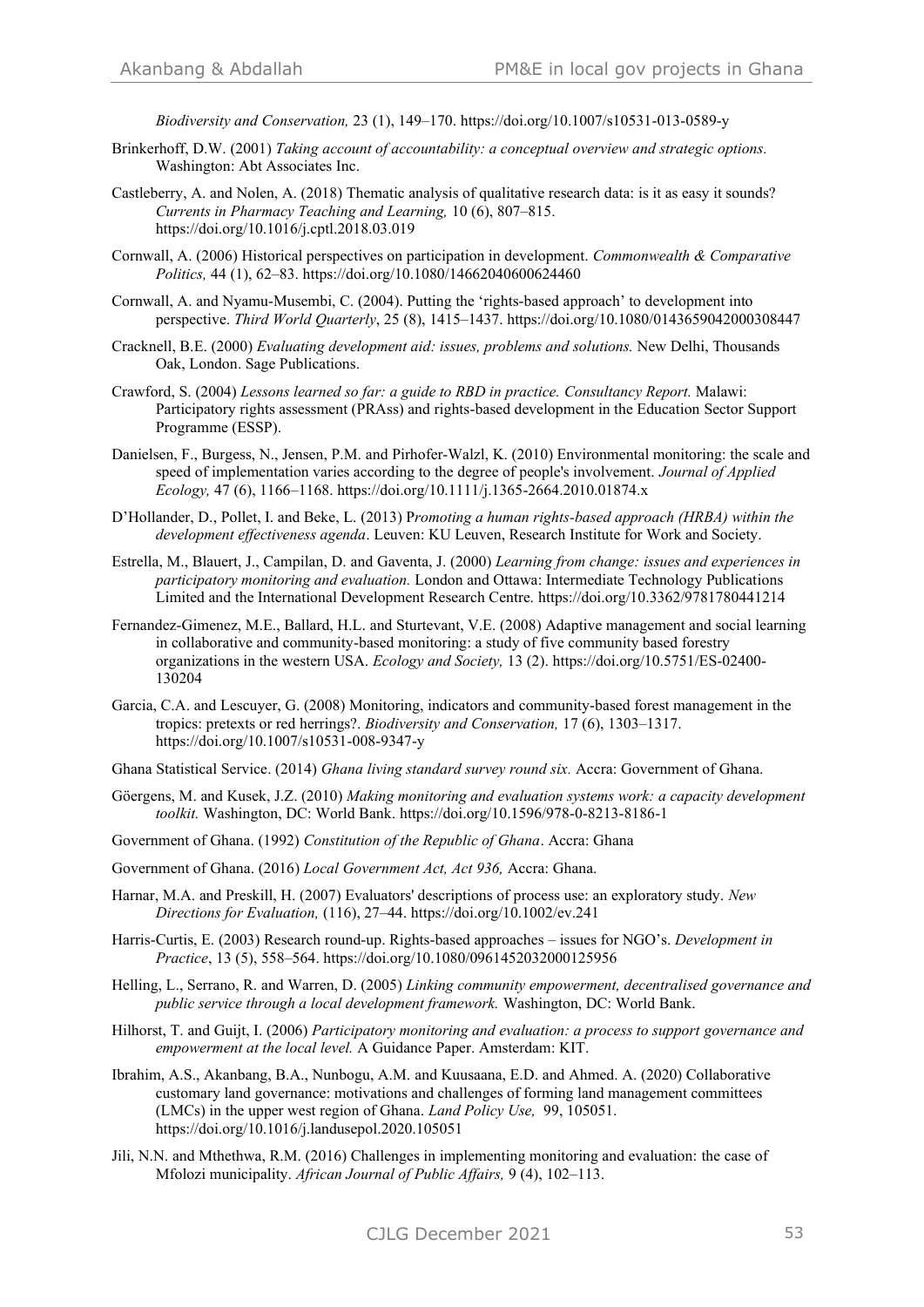- Jütting, J., Corsi, E., Kauffmann, C., Mcdonnell, I., Osterrieder, H., Pinaudand, N. and Wegner, L. (2005) What makes decentralisation in developing countries pro-poor? *The Europena Journal of Development Research,* 17 (4), 626–648. https://doi.org/10.1080/09578810500367649
- Kananura, R.M., Ekirapa-Kiracho, E., Paina, L., Bumba, A., Mulekwa, G., Nakiganda-Busiku, D., Oo, H.N.L., Kiwanuka, S.N., George, A. and Peters, D.H. (2017) Participatory monitoring and evaluation approaches that influence decision-making: lesson from a maternal and newborn study in Eastern Uganda. *Health Research Policy and Systems,* 15 (2), 107. https://doi.org/10.1186/s12961-017-0274-9
- KIT and World Bank. (2006) *Community driven development: a national stocktaking and review toolkit.* Washington DC: KIT and World Bank Africa Region.
- Kyohairwe, S. (2014) Local democracy and public accountability in Uganda: the need for organisational learning. *Commonwealth Journal of Local Governance,* (15), 86–103. https://doi.org/10.5130/cjlg.v0i0.4064
- Lambussie District Assembly. (2014) *2013–2014 District medium term development plan.* Lambussie, Upper West Region: Ghana.
- Mascia, M.B., Pailler, S., Thieme, M.L., Rowe, A., Bottrill, M., Danielson, F. and Burgess, N.D. (2014) Commonalities and complementarities among approaches to conversation monitoring and evaluation. *Biological Conservation,* 169, 258–267. https://doi.org/10.1016/j.biocon.2013.11.017
- Matsiliza, N. (2012) Participatory monitoring and evaluation: reviewing an inclusive approach in South Africa. *Africa's Public Service Delivery and Performance Review,* 1 (2), 67–83. https://doi.org/10.4102/apsdpr.v1i2.31
- Miles, M.B. and Huberman, M.A. (1994) *Qualitative data analysis: an expanded sourcebook.* California: Sage.
- Miller, R.L. and Campbell, R. (2006) Taking stock of empowerment evaluation: an empirical review. *American Journal of Evaluation,* 27 (3), 296–319. https://doi.org/10.1177/109821400602700303
- Morgan, D.L. and Krueger, R.A. (1997) *The focus group guidebook.* Oregon: Sage. https://doi.org/10.4135/9781483328164
- Muriungi, T.M. (2015) The role of participatory monitoring and evaluation programmes among government corporations: a case of Ewaso Ngi'ro north development authority. *International Academic Journal of Social Sciences and Education,* 1 (4), 53–76.
- Musomba, S.K., Muthama, F., Nicholas, M. and Kilika, S. (2013) Factors affecting the effectiveness of monitoring and evaluation of constituency development fund in Changamwe constituency, Kenya. *Journal of International Academic Research for Multidisciplinary,* 1 (8), 175–216.
- Naidoo, I.A. (2011) *The role of monitoring and evaluation in promoting good governance in South Africa: a case of Department of Social Development.* Johannesburg: University of Witwatersrand.
- National Development Planning Commission. (NDPC) (2014) *Guidelines for the preparation of 2013–2014 district monitoring and evaluation plans: Ghana Shared Growth Development Agenda (GSGDA I).* Accra: NDPC.
- Oloo, D.O. (2011) *Factors affecting the effectiveness of monitoring and evaluation of constituency development fund projects in Likoni constituency, Kenya.* Nairobi: University of Nairobi.
- Porter, S. and Goldman, I. (2013) A growing demand for monitoring and evaluation in Africa. *African Evaluation Journal,* 1 (25), 1–9.
- Rossman, G.B. (2015) *Participatory monitoring and evaluation.* Amherst: University of Massachusetts.
- Sulemana, M., Musah, A.B. and Kaba, S.K. (2018) An assessment of stakeholder participation in monitoring and evaluation of district assembly projects and programmes in the Savelugu-Nanton Municipality Assembly, Ghana. *Ghana Journal of Development Studies,* 15 (1), 173–195. https://doi.org/10.4314/gjds.v15i1.9
- Tengan, C. and Aigbavboa, C. (2016) Evaluating barriers to effective implementation of project monitoring and evaluation in the Ghanaian construction industry. *Procedia Engineering,* 164, 389–394. https://doi.org/10.1016/j.proeng.2016.11.635
- Uitto, J.I. (2006) *Monitoring and evaluation challenges: from projects to development results*. Kuala Lumpur, Malaysian Evaluation Society-Second Evaluation Conference.